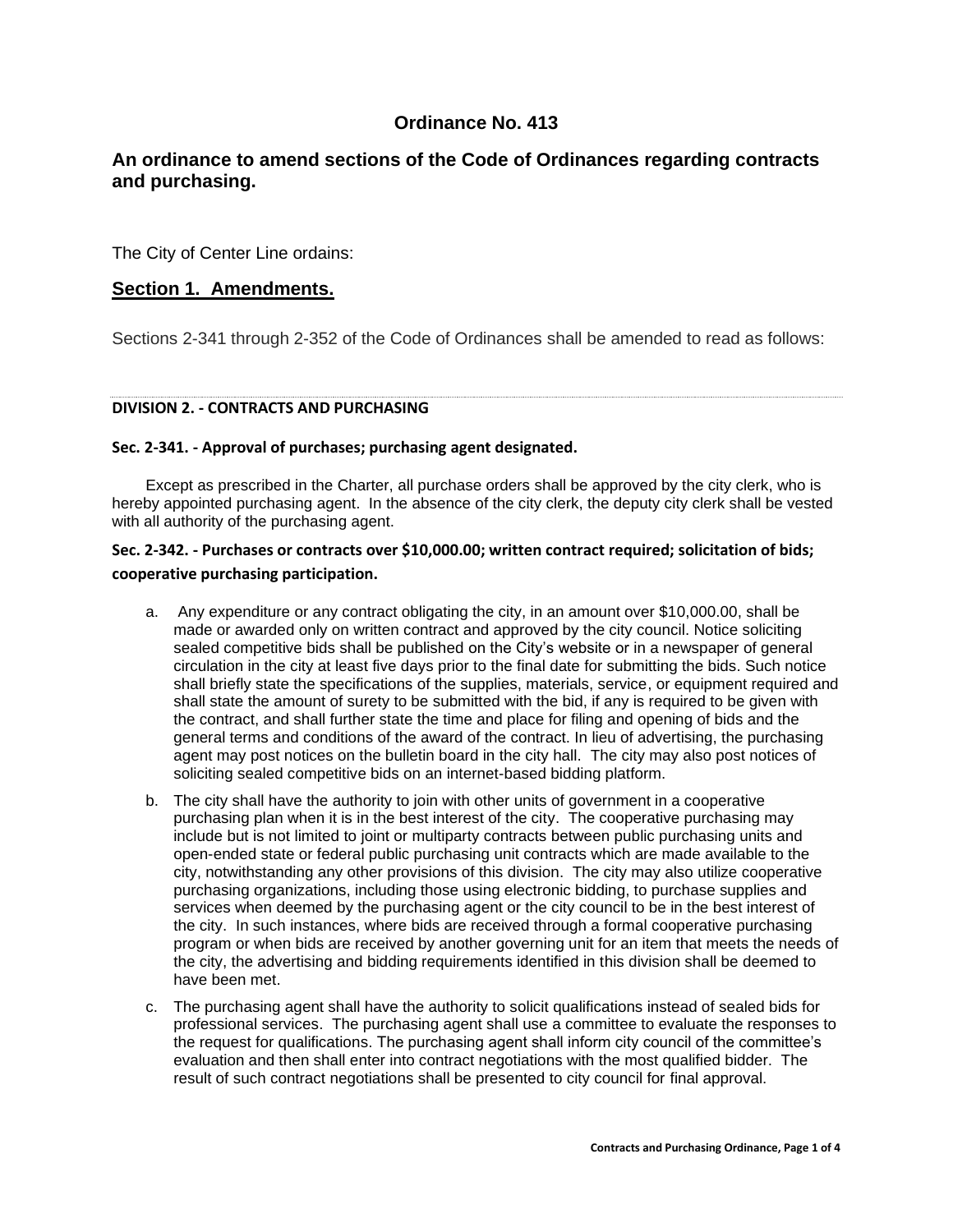#### **Sec. 2-343. - Sealed bids, advertising; security or bond required.**

The purchasing agent shall, in addition, solicit sealed bids from all qualified prospective bidders known by him by forwarding to each a copy of the notice of the proposed award. All bids shall be sealed and submitted to the purchasing agent and shall be accompanied by security in the form of cashier's check, certified check, cash or bond in such amount as prescribed in the public notice inviting bids. The purchasing agent shall determine the amount of the performance bond required for construction contracts and the amounts of the labor and materials bond required of the successful bidder.

### **Sec. 2-344. - Opening of bids; rejection.**

All bids, except responses to requests for qualifications, shall be opened in public at the time and place stated in the notice. The purchasing agent shall post a list of responses received to requests for qualifications. The city council shall have the right to reject any or all bids or parts thereof and to waive any irregularities in any bid.

#### **Sec. 2-345. - Competing bidders; bids in same amount, determination.**

After examination and tabulation, all bids may be inspected by the competing bidders. Whenever all bids received are for the same total amount or unit price, the successful bidder shall be determined by vote of the city council, or whenever such action will best serve the public interest, the purchasing agent with the approval of the city council may purchase the commodities in the open market, provided the price paid in the open market shall not exceed the bid price submitted for the same commodity. The city council shall award the bid to the "lowest responsible bidder". The "lowest responsible bidder" means that the bidder who submits the lowest bid, conforming to the specifications, as evaluated pursuant to the provisions of this division and the procurement policy adopted by the city council, and who is qualified by meeting the following standards as they relate to the particular contract under consideration. The bidder must demonstrate:

- a. Adequate financial resources for performance, or the ability to obtain such resources as required during performance, as determined by the purchasing agent, after consultation with the department that will be utilizing the goods or services procured, and the necessary experience, organization, technical qualifications, skills, and facilities, or has the ability to obtain them (including probable subcontractor arrangements);
- b. Ability to comply with the proposed or required time of delivery or performance schedule;
- c. A satisfactory record of integrity, judgment, and performance (contractors who are delinquent in current contract performance, considering the number of contracts and the extent of delinquencies of each, shall, in the absence of evidence to the contrary or compelling circumstances, be presumed to be unable to fulfill this requirement);
- d. Qualifications and eligibility to receive an award under applicable laws, ordinances, and regulations; and the ability to comply with applicable bonding and insurance requirements;
- e. That the bidder is not disqualified or debarred by the state or federal government or in default or indebted to the city, especially for property taxes, assessments, or water and sewer bills.

### **Sec. 2-346. - Contract; refusal to execute, forfeiture.**

Each contract submitted to the city council for approval shall be accompanied by a tabulation of all bids or qualifications received. All bids, deposits of cash, certified or cashier's checks may be retained until the contract is awarded and signed. If any successful bidder fails or refuses to execute the contract after its award the deposit accompanying the bid shall be forfeited and the city council may award the contract to the next lowest responsible bidder or readvertise for new bids.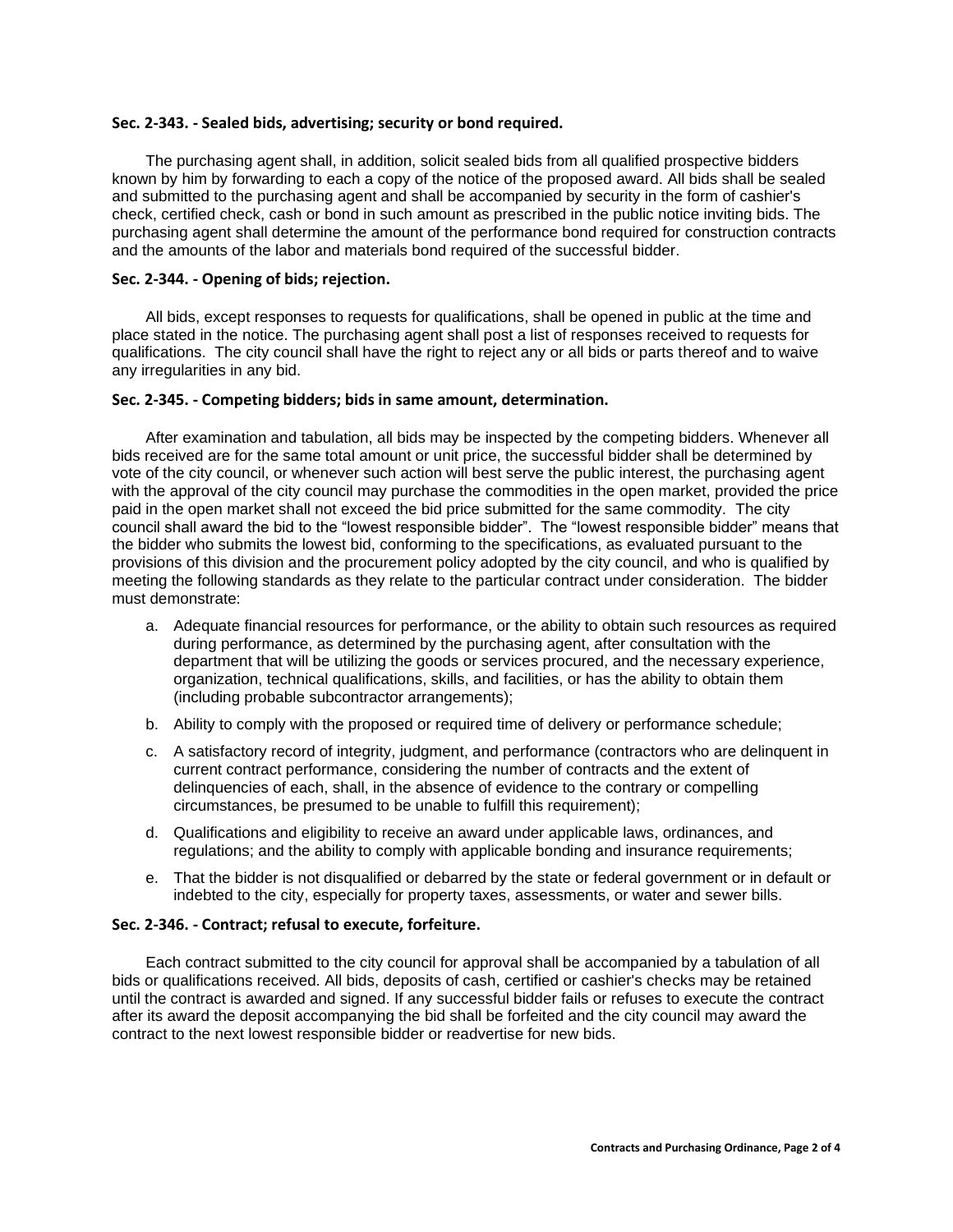#### **Sec. 2-347. - Contract required to be filed; surety bond.**

A copy of each contract shall be filed with the city clerk. At the time the contract is executed by him, the contractor shall execute any required surety company bond to the city, conditioned upon the faithful performance of the contract and saving the city harmless from all losses or damage caused to any person or property by reason of any carelessness or negligence by the contractor and from all expense of inspection, engineering, and otherwise, caused by the delay in the completion of any improvement, and further conditioned to pay all laborers, mechanics, subcontractors, and material men as well as all just debts and demands incurred in the performance of such work.

#### **Sec. 2-348. - Power of city council.**

Contracts shall be approved as to sufficiency of funds by the officer charged with the maintenance of the accounting system of the city. The letting and making of such contracts is hereby vested in the city council, which, in its discretion, shall have the power to reject any or all bids.

#### **Sec. 2-349. - Purchases under \$10,000.00; procedure.**

All purchases of supplies, materials, service or equipment, the cost of which is less than \$10,000.00, may be made in the open market, without advertisement and irrespective of the procedure prescribed for purchases over \$10,000.00. The city council may approve a procurement policy to further define procedures for the purchase or acquisition of supplies or services, and such procurement policy shall be reviewed triennially.

#### **Sec. 2-350. - Inspection, acceptance of materials.**

The responsibility for the inspection and acceptance of all materials, supplies, and equipment shall rest with the department, agency or bureau utilizing same.

#### **Sec. 2-351. - Sale of property.**

Whenever any city property, real or personal, is no longer required, it may be sold. Personal property not exceeding \$500.00 in value may be sold for cash by the purchasing agent after soliciting quotations or competitive bids therefor. Property of a value in excess of \$500.00 may be sold after advertising and soliciting competitive bids, as provided in this division, with the approval of the city council. Insurance settlements shall be an exception to this provision.

## **Sec. 2-352. - Exceptions to competitive bidding provisions.**

- a. If at any time the city council shall determine by a majority vote of the members present at any regular or special meeting that no advantage would result to the city from competitive bidding relative to a particular purchase or sale, the purchasing agent shall not be required to comply with the provisions of this division requiring competitive bidding.
- b. If a public emergency requires the immediate delivery of the items or the performance of the service, the purchasing agent shall authorize such purchase in writing and shall forward such authorization for the emergency contract or purchase to the city council for their information.
- c. If only one source of supply is available and the purchasing agent shall so certify.
- d. The item to be acquired is rare or unique and the purchasing agent shall so certify.